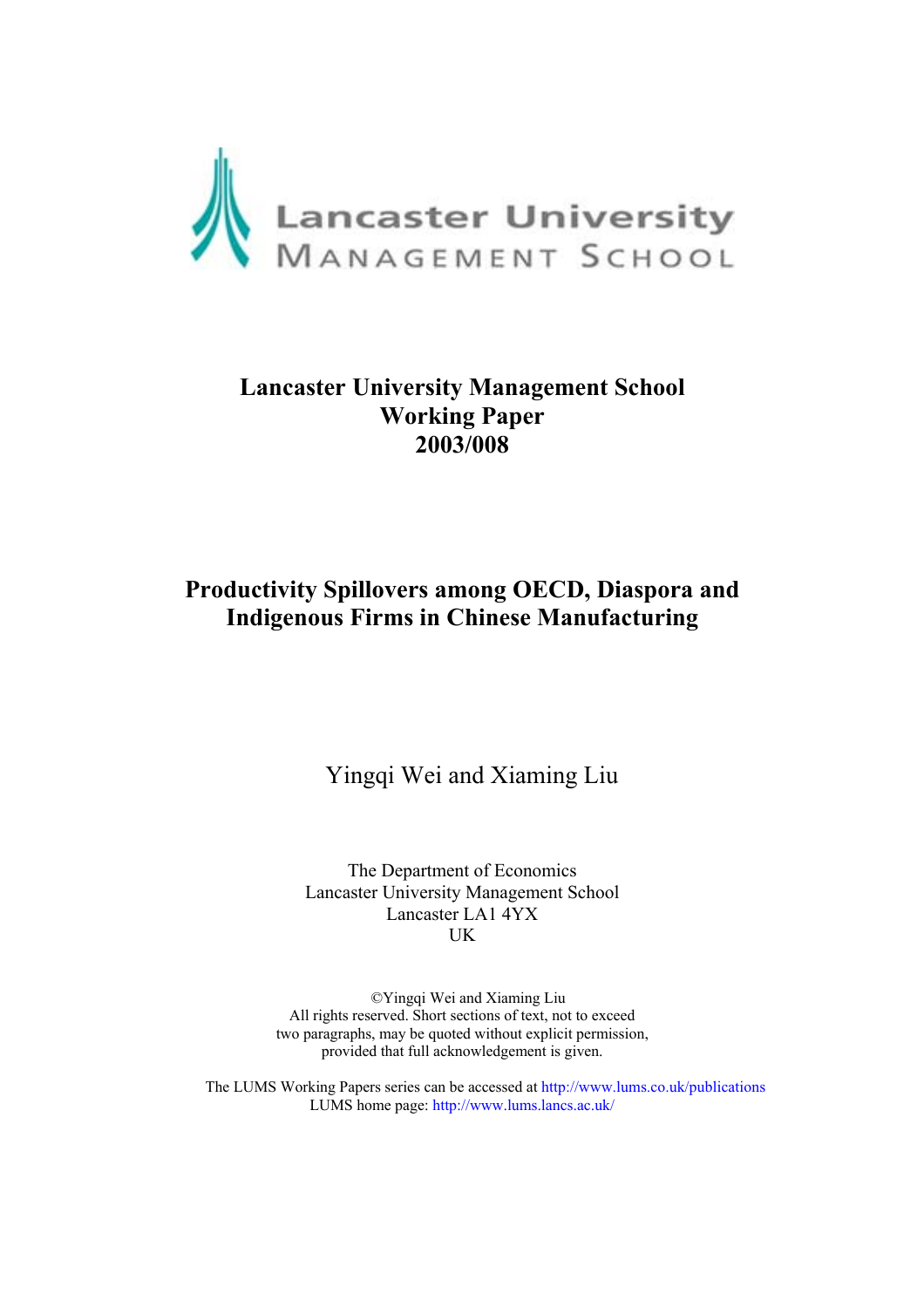# **Productivity Spillovers among OECD, Diaspora and Indigenous Firms in Chinese Manufacturing**

Yingqi Wei<sup>a,\*</sup>, Xiaming Liu<sup>b</sup>

a International Business Research Group, Department of Economics,

Lancaster University, Lancaster, LA1, 4YX, UK

<sup>b</sup>Aston Business School, Aston University, Birmingham, B4, 7ET, UK

l \*Corresponding author. Tel.: +44 1524 593178; fax: +44 1524 594244. E-mail address: y.wei@lancaster.ac.uk. The authors would like to thank Professor Vudayagi Balasubramanyam for his valuable comments on an earlier version of this paper. Any remaining errors are the authors' responsibility.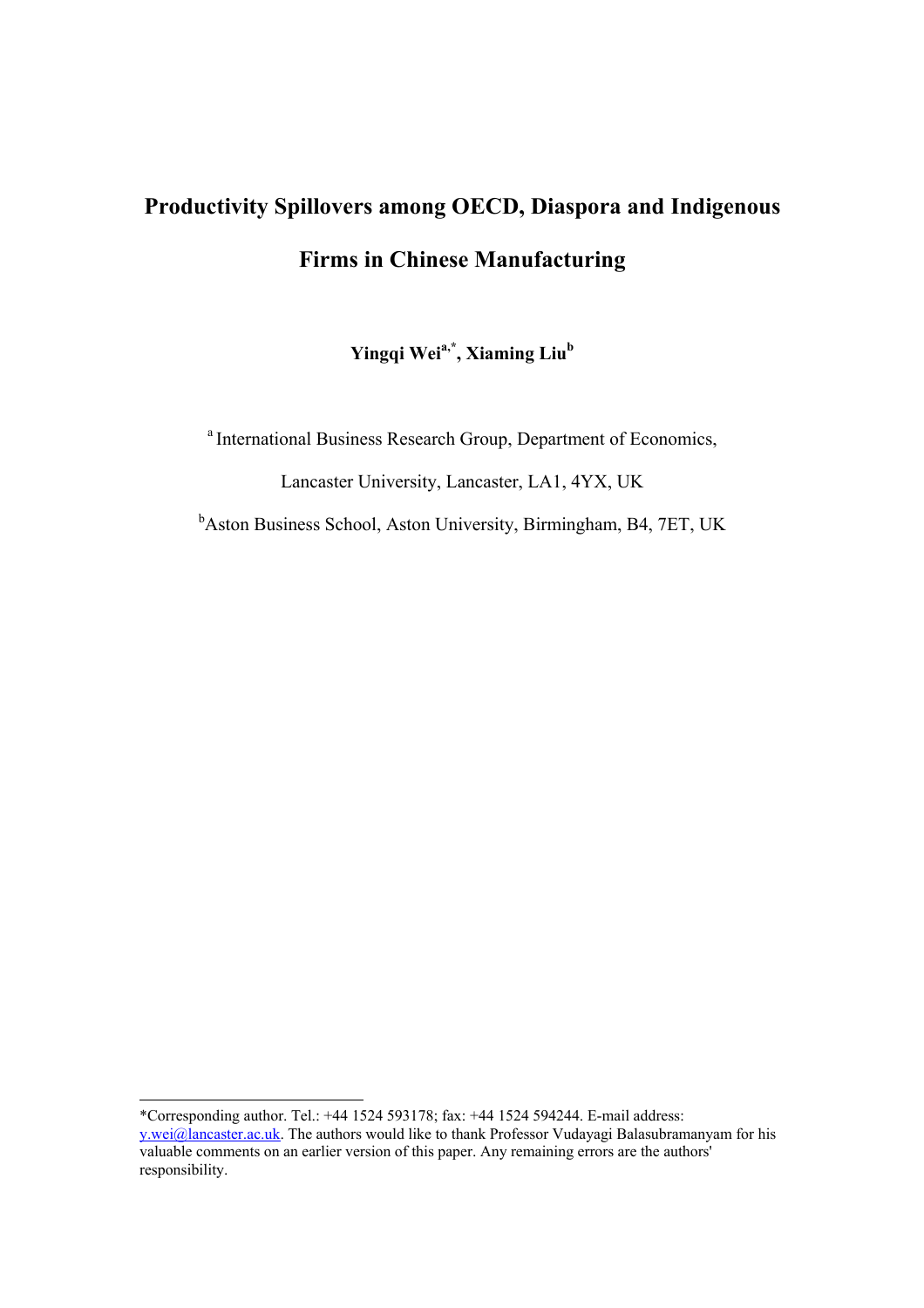#### **Abstract**

It is the conventional wisdom that productivity spillovers from home based to foreign owned firms occur only in the economies of developed countries. This paper argues that there are exceptions to the conventional wisdom. Given the importance of indigenous knowledge in productivity enhancement, spillovers could occur from domestically owned to foreign owned firms in developing countries. Given their unique position, diaspora firms could play a special role in facilitating such reverse spillovers. These propositions are tested in the context of the OECD, diaspora and domestically owned firms in China, utilising data relating to a sample of firms in China's manufacturing sector.

Key words: Foreign direct investment, indigenous knowledge sourcing, diaspora firms, productivity spillovers

JEL classification: F23, O31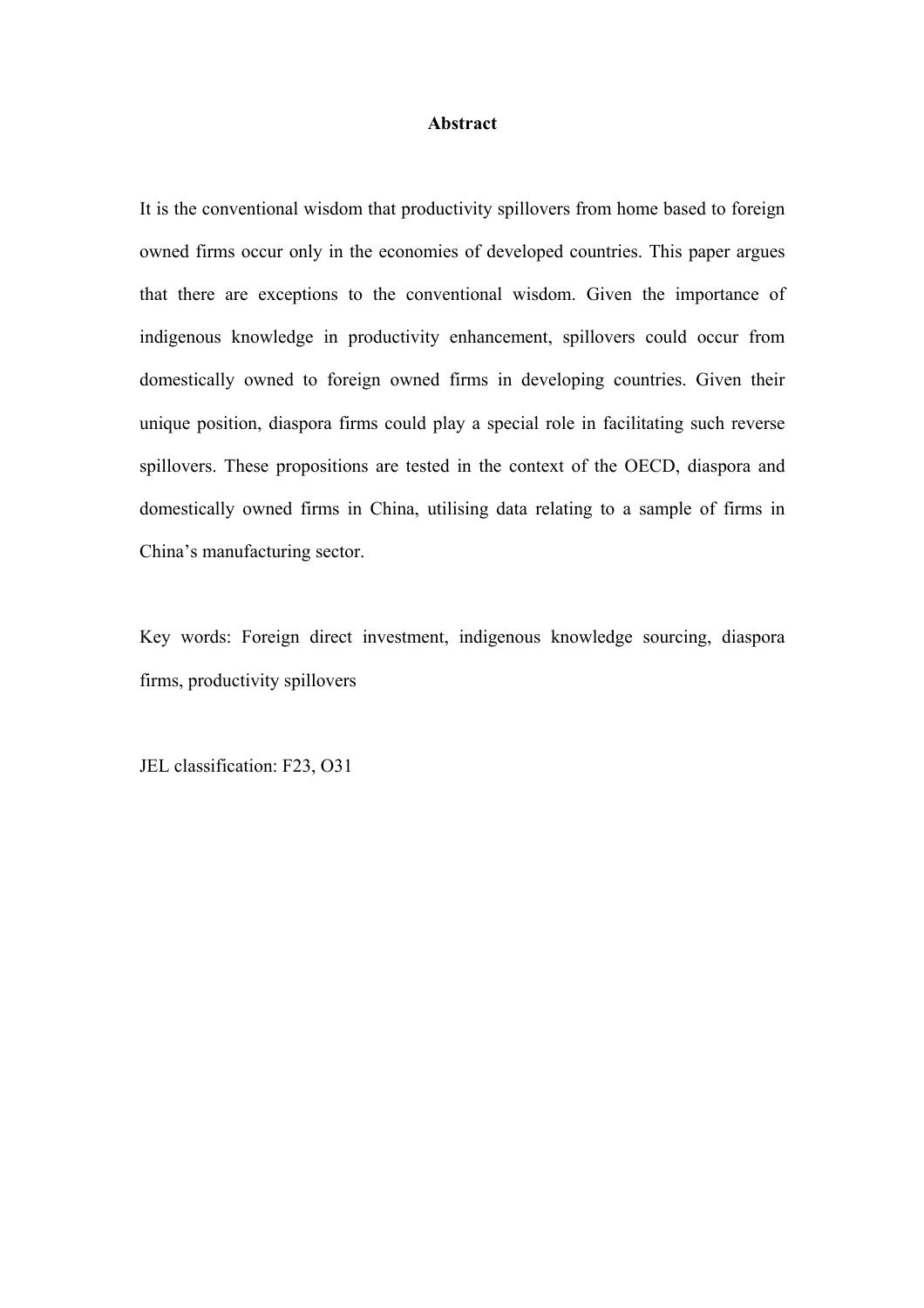## **1. Introduction**

The creation and exploitation of rent yielding assets is one of the main reasons for the growth and spread of multinational corporations (MNCs). Countries which play host to MNCs are able to enjoy a share of these rents mostly through spillovers of technology and know-how from foreign owned to locally owned firms. This is all well documented in the literature.

Recently the literature has identified the presence of reverse spillovers from domestically owned to foreign owned firms. It is suggested that FDI may be motivated by the desire to source technology from domestically owned firms in the host countries (Kogut and Chang 1991, Cantwell 1995, Neven and Siotis 1996, and Driffield and Love 2001). Firms decide to invest abroad not so much to exploit advantages they already possess but to acquire new technological knowledge (Fosfuri and Motta 1999). This phenomenon, however, is usually identified in the case of FDI in developed countries, and it is the presumption that reverse spillovers can only occur when the technological distance between the foreign owned and domestically owned firms is not too long. This would be so mostly in the economies of developed countries who are leaders in technology.

This paper argues that reverse spillovers can occur in developing countries too. Although technological capabilities are generally lower in developing than in developed countries, MNCs can benefit from *indigenous knowledge* (such as knowledge of local markets, technology developed to suit local factor and market conditions). Indigenous knowledge can contribute to productivity enhancement of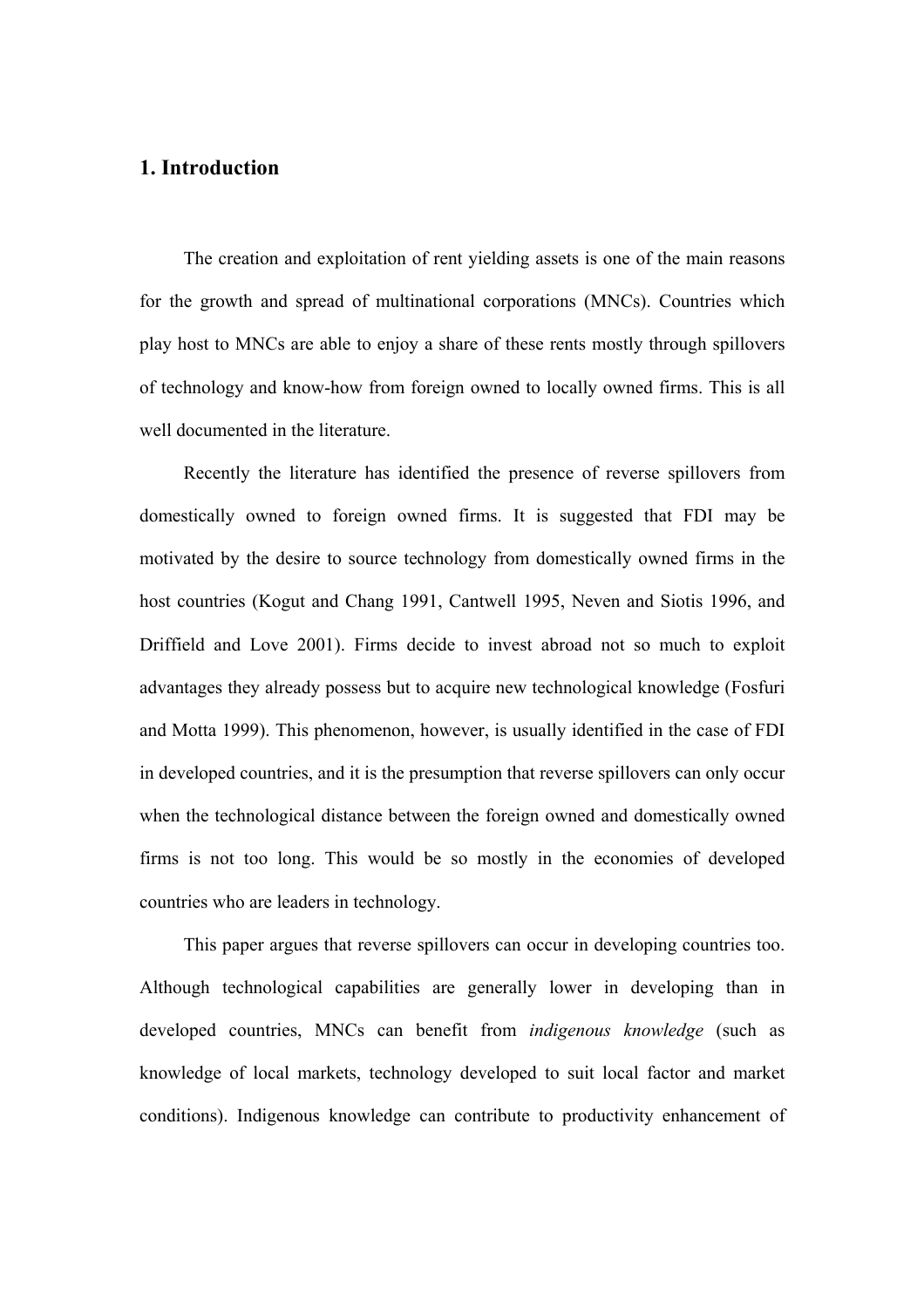foreign firms, and as such there may be mutual productivity spillovers between foreign and local firms in a developing country.

China provides an interesting case study of such two-way spillovers between foreign owned and locally owned firms. China was the largest FDI recipient in developing countries for most of the last decade and in 2002 she became the largest FDI recipient in the world. A special feature of FDI in China is that the majority of investors are Chinese diaspora. For instance, in the peak year of 1992, around 80 per cent of 11 billion US\$ inward FDI was from Hong Kong, Macao and Taiwan (HMT). Although HMT's share has since decreased, it still accounted for 45 per cent of total inward FDI in China in 2000, while the share of the US and the EU accounted for 11 per cent each (Wei, 2003).

In the literature the impact of direct investment from Chinese diaspora in the Chinese economy is often considered to be limited, as Chinese diaspora firms possess relatively less advanced technologies and concentrate more on labor intensive activities than their OECD counterparts. Chinese diaspora firms may generate very little, if any, spillovers. However, this argument may be flawed. Given their close cultural and organisational proximity to locally owned firms, Chinese diaspora firms may not only generate spillovers for other foreign owned firms but also act as a conduit for spillovers from locally owned to foreign owned firms.

The paper examines productivity spillovers between OECD, diaspora and indigenous firms in the Chinese manufacturing sector. Section 2 provides a brief discussion of the possible impact of indigenous knowledge on productivity of foreign firms in a developing country. The special role of diaspora firms in the process of spillovers will also be discussed. Empirical models and data source are described in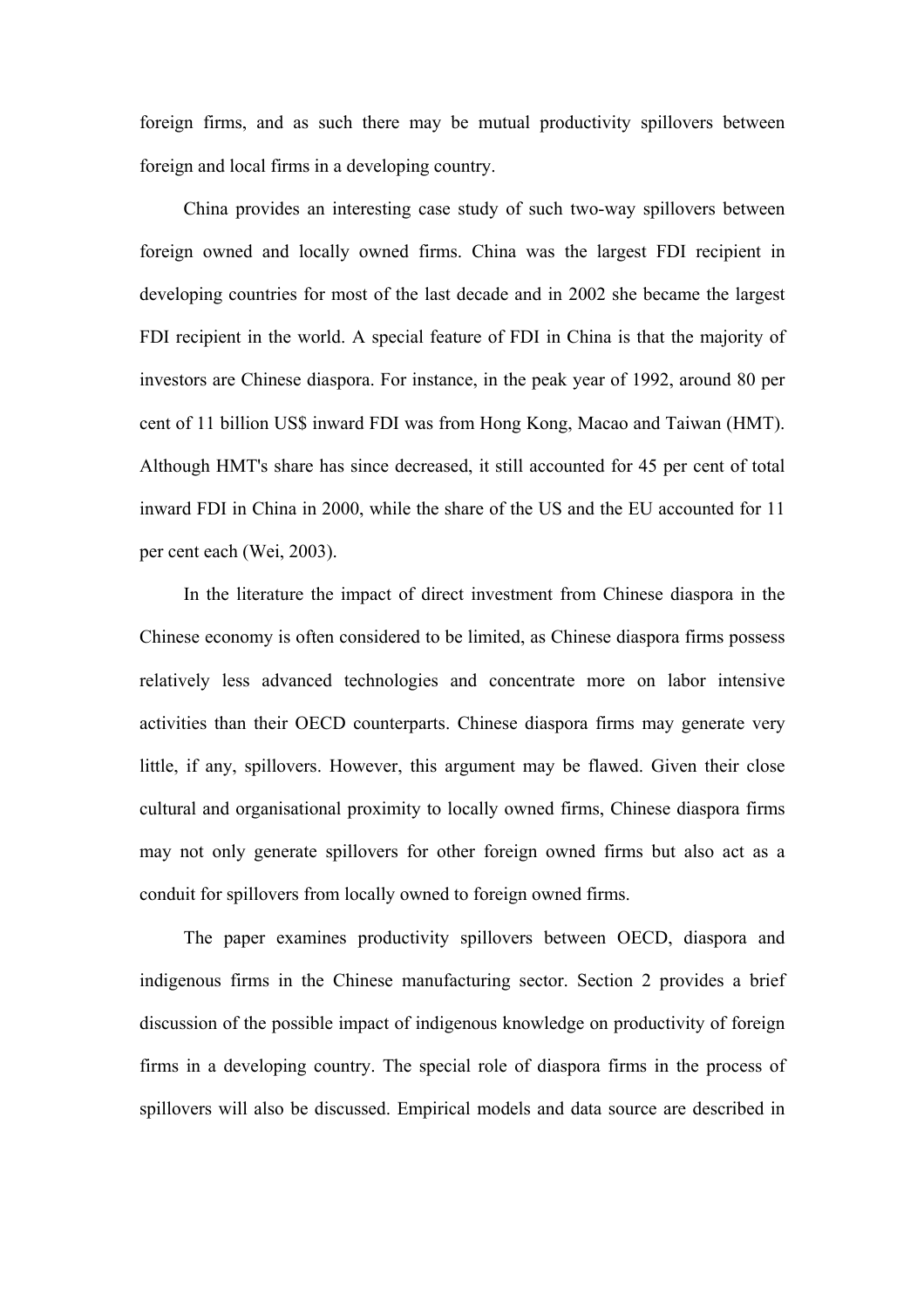section 3. Econometric estimation results will be presented in section 4. Section 5 offers conclusions and discusses policy implications.

## **2. Mutual spillovers in a developing country**

The existing studies mainly focus on productivity spillovers from MNCs to locally owned firms in host countries. As summarised in Blomstrom and Kokko (1998), productivity spillovers occur through the following channels. MNCs may break supply bottlenecks, demonstrate the efficiency of advanced or new technologies, train local workers who later take employment in local firms or establish their own businesses, break down monopolistic industrial structures, stimulate competition, transfer techniques for inventory and quality control and standardisation to their local suppliers and distribution channels, and force local firms to increase their managerial efficiency or to adopt marketing techniques. These activities may introduce new know-how and intensify competition and hence lead to efficiency gains. If such efficiency gains outweigh losses arising from competition due to crowding out effects, there will be positive productivity spillovers. Otherwise, the impact of foreign presence on the productivity of local firms may be negative.

However, as discussed in the preceding section, technology spillovers can also occur from indigenous to foreign owned firms. Furthermore, The phenomenon may not be restricted to FDI in developed countries. If the important role of indigenous knowledge is recognised, reverse spillovers can occur in developing countries. For a foreign firm to be competitive in a developing host country, indigenous knowledge is essential. In labour abundant countries such as China a variety of labour intensive technologies in manufacturing exist. These may require streamlining and organisation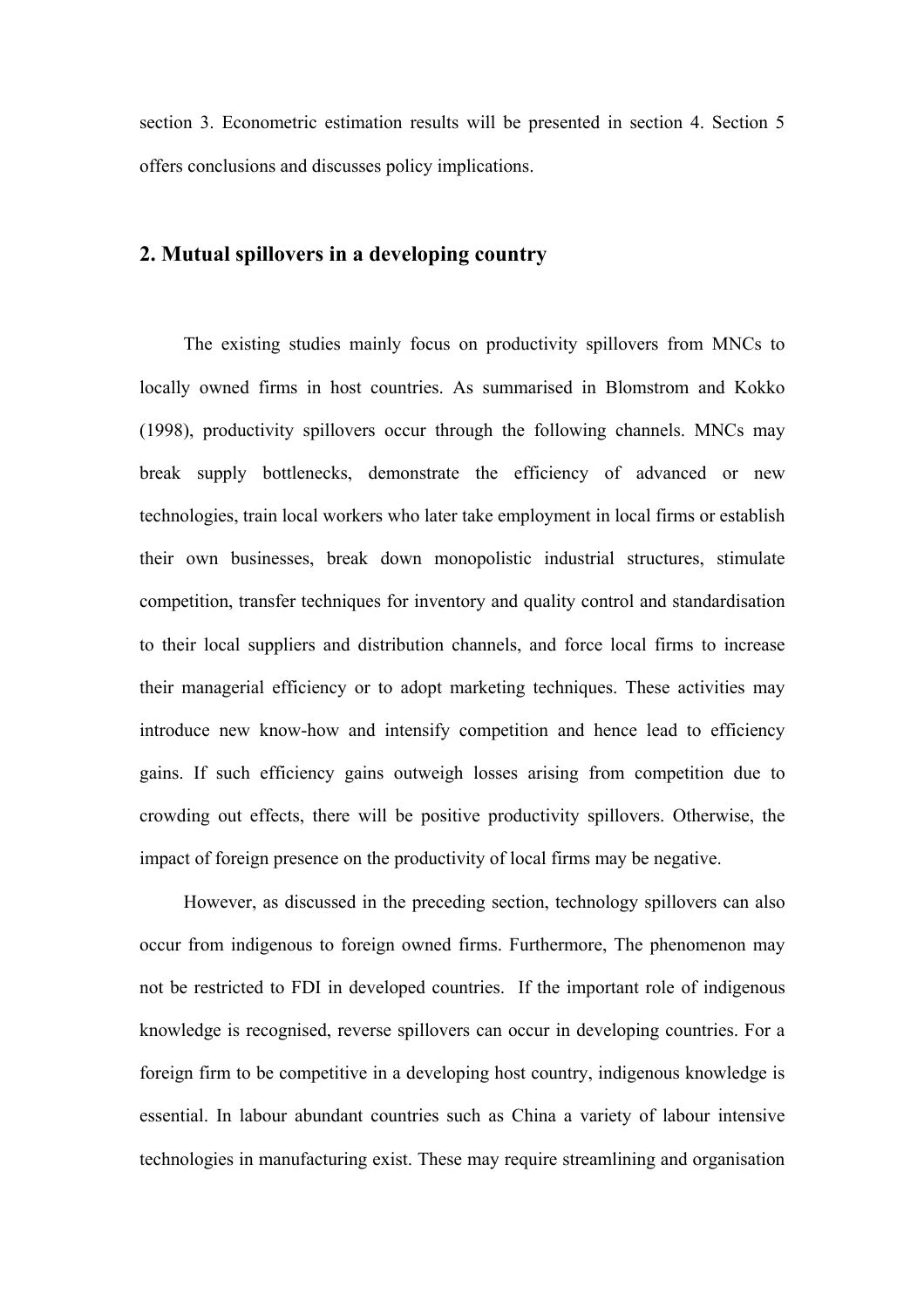which the MNCs can do. Also management of labour intensive technologies is obviously much more difficult and complicated than management of capital-intensive technologies. Knowledge of local language, local customs and local work ethic would be essential to effectively utilise relatively cheap labour. MNCs who invest in countries such as China in order to take advantage of her endowments of relatively cheap labour may have a lot to learn from their indigenous counterparts through observation, imitation and also through contractural arrangements such as subcontracting. Yet another facet of indigenous know-how is knowledge of local markets including tastes and preferences, channels of marketing and methods of advertising to suit local culture and mores. This too can be acquired by foreign firms through observation, imitation, and contractural methods. Indigenous technologies in developing countries may not be as advanced as technologies possessed by MNCs from developed countries. However, indigenous technologies may be more appropriate for the local market than technologies from MNCs, and may play an important role when advanced foreign technologies from MNCs are adapted to the local conditions. In addition, indigenous technologies may be complementary to foreign technologies and may interact with each other to promote productivity in foreign-invested firms.

If the direction of the channels of productivity spillovers listed in Blomstrom and Kokko (1998) is reversed, several ways of indigenous knowledge spillovers from local to foreign firms can be identified. For instance, they can occur when local firms demonstrate the efficacy of indigenous technologies or local knowledge, when they train workers who later take employment in foreign firms, and when they force foreign firms to increase their efficiency via competition. Improvements in efficiency on the part of indigenous firms may compel foreign firms to search for efficient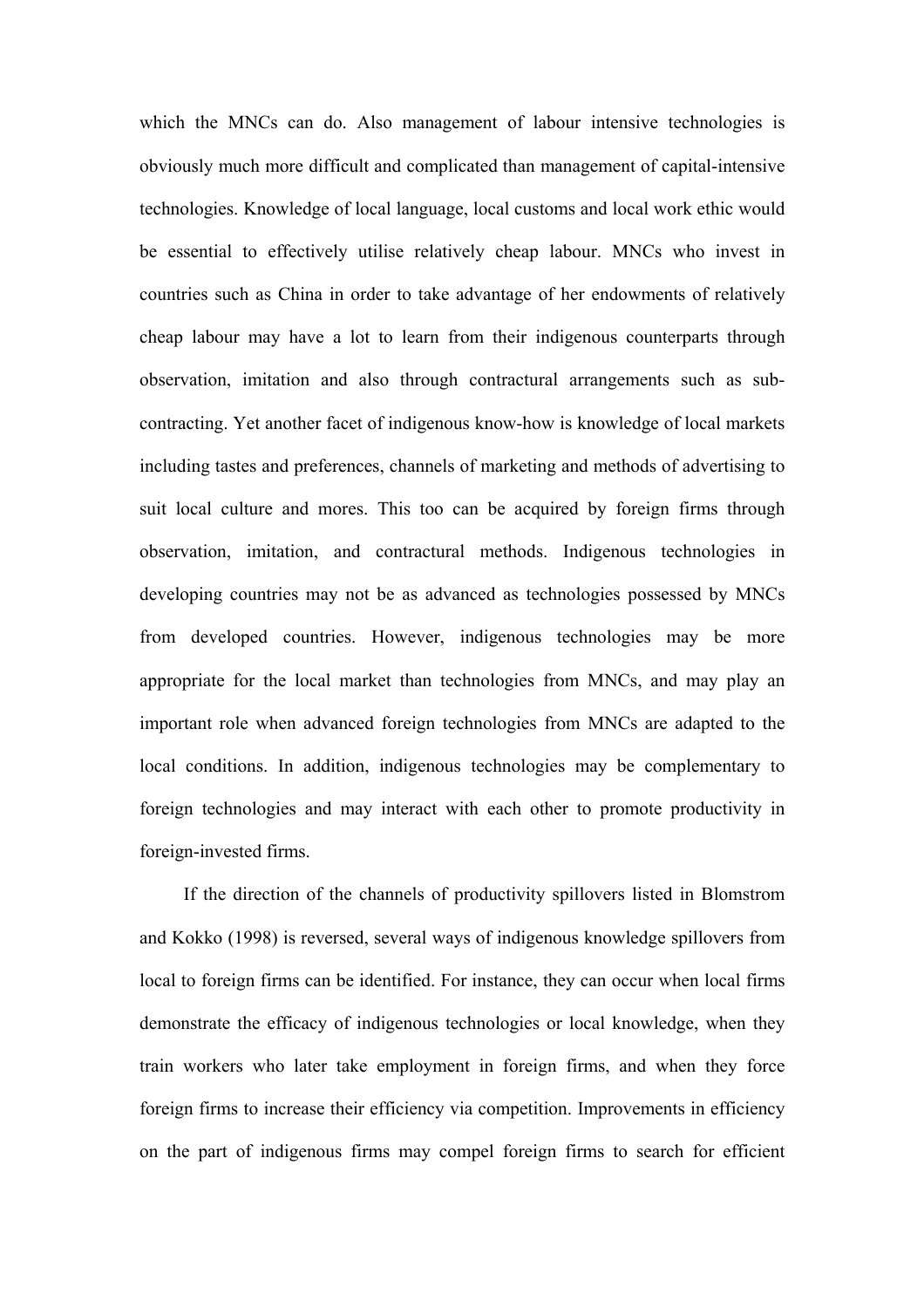indigenous technologies and methods of managing labour. They may be forced to locate suppliers of components and parts in the host country, seek locally trained managers well versed in managing labour and marketing of products. The attraction of working in foreign owned firms which pay relatively high wages may induce labour in locally owned firms to gravitate towards foreign firms.

In the case of China, the presence of substantial amounts of FDI from Chinese diaspora introduces a new dimension to the phenomenon of reverse spillovers. The cultural and organisational distance between diaspora and locally owned firms may be much shorter than that between foreign and locally owned firms. Their cultural orientation including familiarity with the local language, consumer taste patterns and managerial functions may be much nearer to that of locally owned firms than that of foreign owned firms. The presence of diaspora firms may enhance reverse spillovers, from diaspora to foreign owned firms for several reasons. First diaspora firms are likely to be familiar with both local cultural norms and methods of operations in China and those required to operate in overseas markets. They are in a sense doubly blessed because they share traits of both locally owned and foreign owned firms. Second, they may act as an intermediary between locally owned firms and foreign owned firms. Third, they may be better placed to imitate and absorb the knowledge possessed by locally owned firms than foreign owned firms. In sum the diaspora firms may not only generate spillovers for foreign firms but also act as a conduit for the spillovers of technology and know-how from locally owned to foreign owned firms and the reverse is also possible.

The foregoing suggests that there can be mutual productivity spillovers between foreign and local firms in a host developing country if the role of indigenous knowledge in productivity enhancement is acknowledged. If productivity spillovers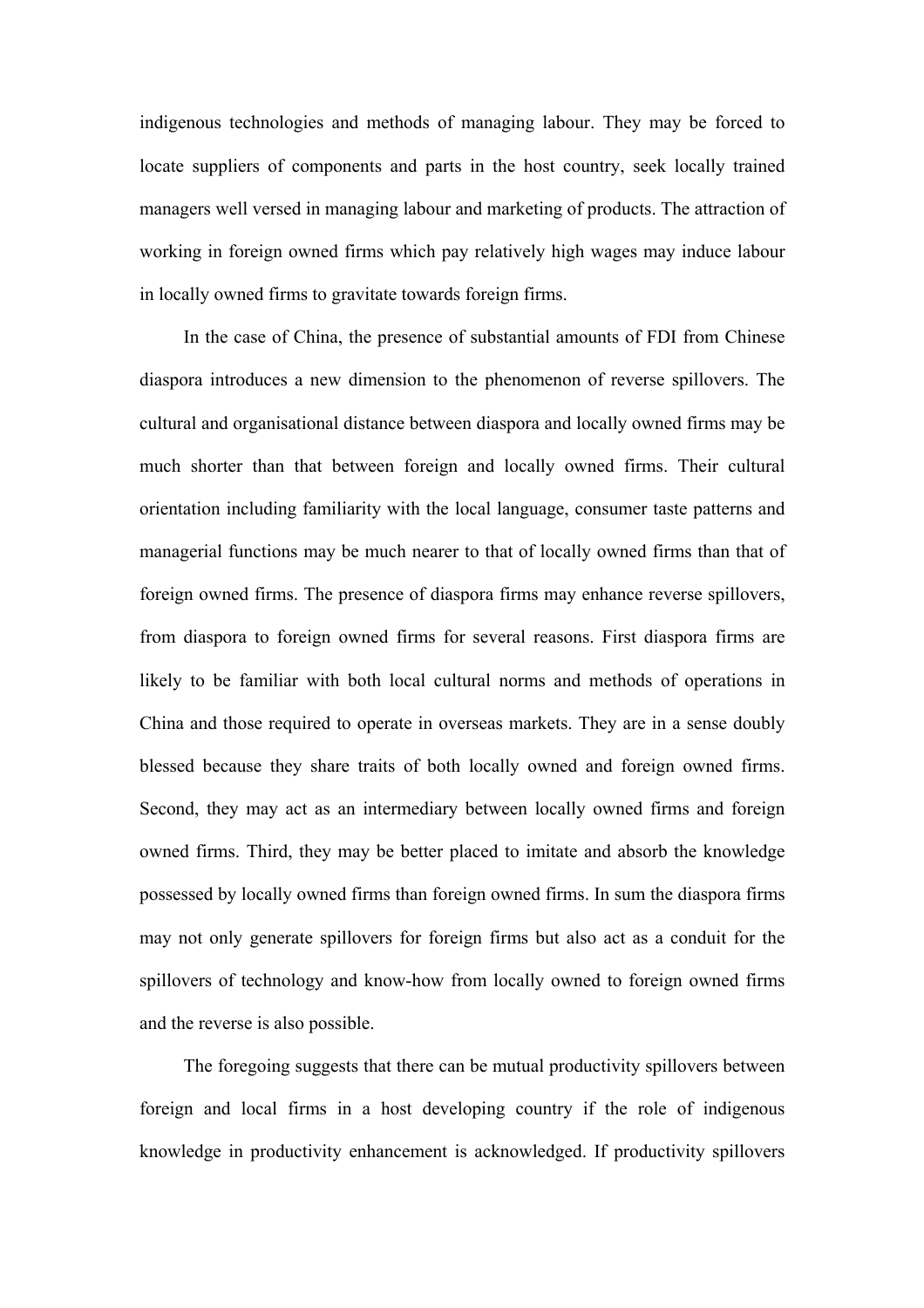from foreign to local firms are mainly caused by advanced technological knowledge spillovers, those from local to foreign firms may result chiefly from indigenous knowledge diffusion through the channels identified earlier. Given their unique position, diaspora firms may not only spill over their knowledge but also facilitate spillovers between other foreign owned and indigenous firms.

### **3. Empirical models, data and methodology**

In order to test the hypothesis of spillovers among OECD, diaspora and indigenous firms in Chinese manufacturing, the following extended production functions are constructed:

$$
Log(Y_{ij}) = \alpha_0 + \alpha_1 Log(K_{ij}) + \alpha_2 Log(L_{ij}) + \alpha_3 (IAR_{ij}) + \alpha_4 (MS_{ij}) +
$$
  
\n
$$
\alpha_5 (FDI\_Sector_j) + \alpha_6 (FDI\_Sector_j)^2 + \alpha_7 (IDs) + \alpha_8 (RDs) + u_{ij}
$$
\n(1a)

$$
Log(Y_{ij}) = \beta_0 + \beta_1 Log(K_{ij}) + \beta_2 Log(L_{ij}) + \beta_3 (IAR_{ij}) + \beta_4 (MS_{ij}) +
$$
  

$$
\beta_5 (DDI\_Sector_j) + \beta_6 (DDI\_Sector_j)^2 + \beta_7 (IDs) + \beta_8 (RDs) + v_{ij}
$$
 (1b)

where  $Y_{ij}$ ,  $K_{ij}$ , and  $L_{ij}$  are value added, capital stock, and employment for plant *i* in sector *j.*  $IAR_{ij}$  is the ratio of intangible assets to total assets in plant *i* and  $MS_{ij}$  is plant *i*'s sales as a proportion of four-digit industry *j*' sales. *FDI* \_ Sector<sub>i</sub> and  $DDI$ <sub>\_</sub>Sector<sub>j</sub> are the presence of FDI and the presence of domestic direct investment in sector *j*, respectively. Following Aitken and Harrison (1999), the presence of FDI and the presence of domestic direct investment are measured as the share of foreign and domestic equity in the sector, respectively, weighted by plant's share in sectoral employment. Employment is used as a weight because many spillover effects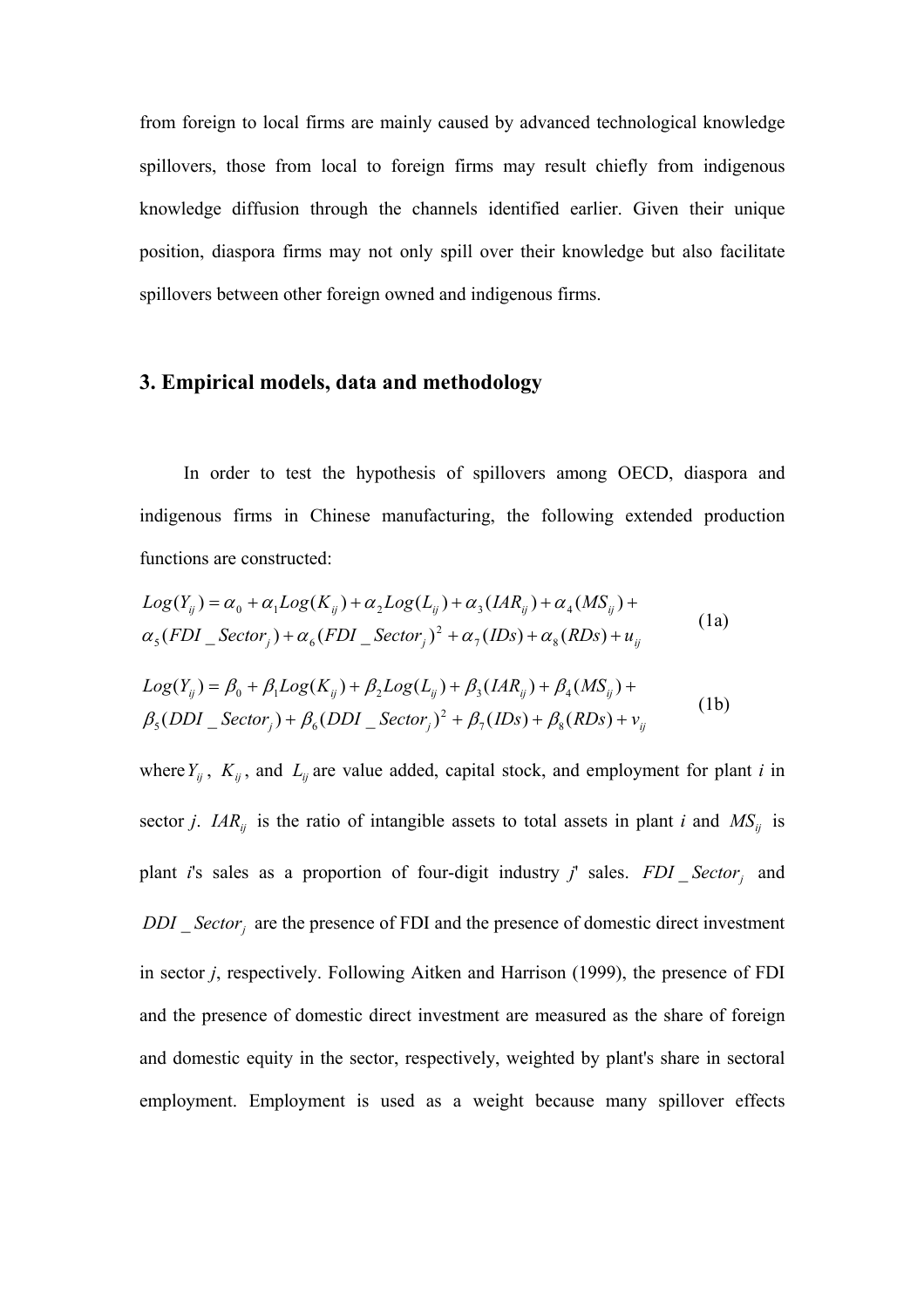discussed in the previous sections involve interpersonal interactions<sup>1</sup>. A positive (negative) coefficient on the variable indicates a positive (negative) productivity spillover effect. Given that productivity spillovers may be nonlinear, a squared presence variable  $((FDI\_Sector_i)^2$  or  $(DDI\_Sector_i)^2$ ) is introduced. *IDs* are the industry dummies for 49 manufacturing industries defined at the three-digit level according to China's Standard Industrial Classification. This is consistent with Aitken and Harrison (1999) who suggest the use of plant level data together with the corresponding industry dummies to control for differences in productivity across sectors. By so doing, the fact that FDI is attracted to more productive sectors would not be mistakenly regarded as evidence of positive productivity spillovers. *RDs* are the region dummies for 29 regions in China. Finally, *u,* and *v* are the usual error terms.

The data used for the current study are from the Annual Report of Industrial Enterprise Statistics compiled by the State Statistical Bureau of China, covering 53,715 plants in eight industries, including food processing, food manufacturing, beverage manufacturing, garments, pharmaceuticals, machinery manufacturing, transport equipment manufacturing and electrical goods manufacturing for the year 2000. In this data set, there are two types of foreign presence: overseas Chinese from Hong Kong, Macao and Taiwan (HMT), and other foreign investors mainly from OECD countries (OECD). When the overall impact of FDI is examined, the variable *FDI* is used. When their different roles and mutual relationships in productivity spillovers are examined, the separate variables *OECD* and *HMT* are introduced.

Ideally, a panel data set should be used to consider dynamic effects of mutual productivity spillovers. But as data for the current study are available for one year

<sup>&</sup>lt;sup>1</sup> Alternative measures for *FDI\_Sector*<sub>j</sub> and *DDI\_Sector*<sub>j</sub> are used to check for robustness and similar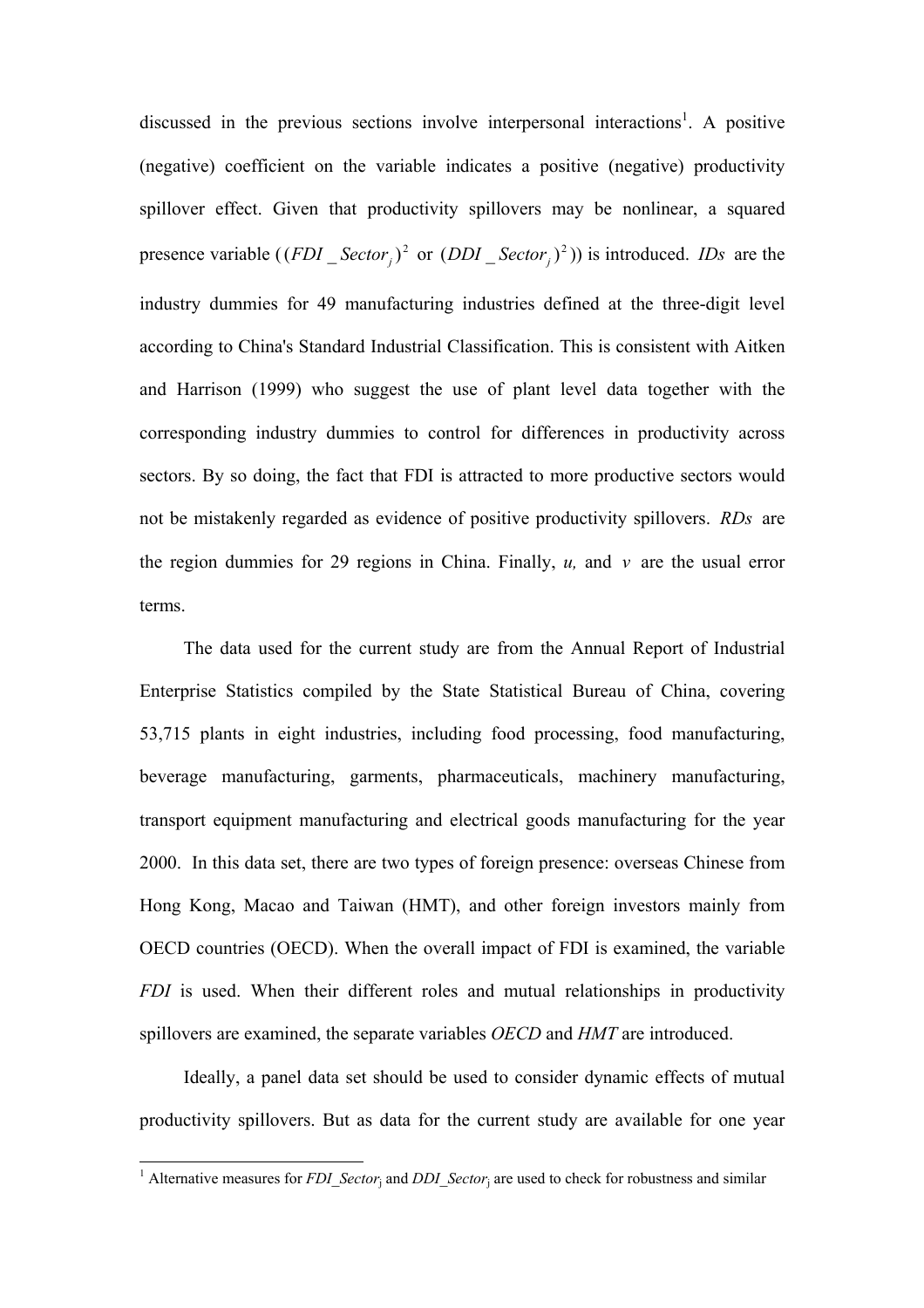only, cross-sectional econometric analyses are conducted. The White tests indicate the existence of heteroskedasticity in all regressions. Consequently, all variancecovariance matrices are estimated according to the White method for heteroskedasticity adjustment. Finally, because the null hypotheses of industry and region dummies being jointly equal to zero can be rejected at the standard significance levels, such dummies are included in all estimations.

#### **4. Empirical Results**

The coefficients of capital, labour, intangible asset ratio and market share variables all have the expected positive sign and are highly statistically significant. These results confirm the need to control for the productivity impacts of R&D and market power (Table 1). Columns (1) and (2) of Table 1 report the empirical results of productivity spillovers from foreign owned plants to local Chinese plants. The positive and significant coefficient on *FDI\_Sector* and the negative and significant coefficient on  $(FDI\text{ Sector})^2$  in column 1 suggest that the presence of FDI has a nonlinear and positive impact on the productivity of local Chinese plants and the positive impact increases with the degree of foreign presence at a decreasing rate.

Column (2) divides foreign presence into OECD and HMT respectively. It shows that the presence of FDI from OECD countries is highly significant in generating spillovers, although the squared foreign presence variable is no longer significant. This suggests that, after controlling for the impact of HMT FDI, the productivity spillover impact of FDI from OECD countries seems to be positively and linearly associated with the degree of its presence.

results are obtained.

-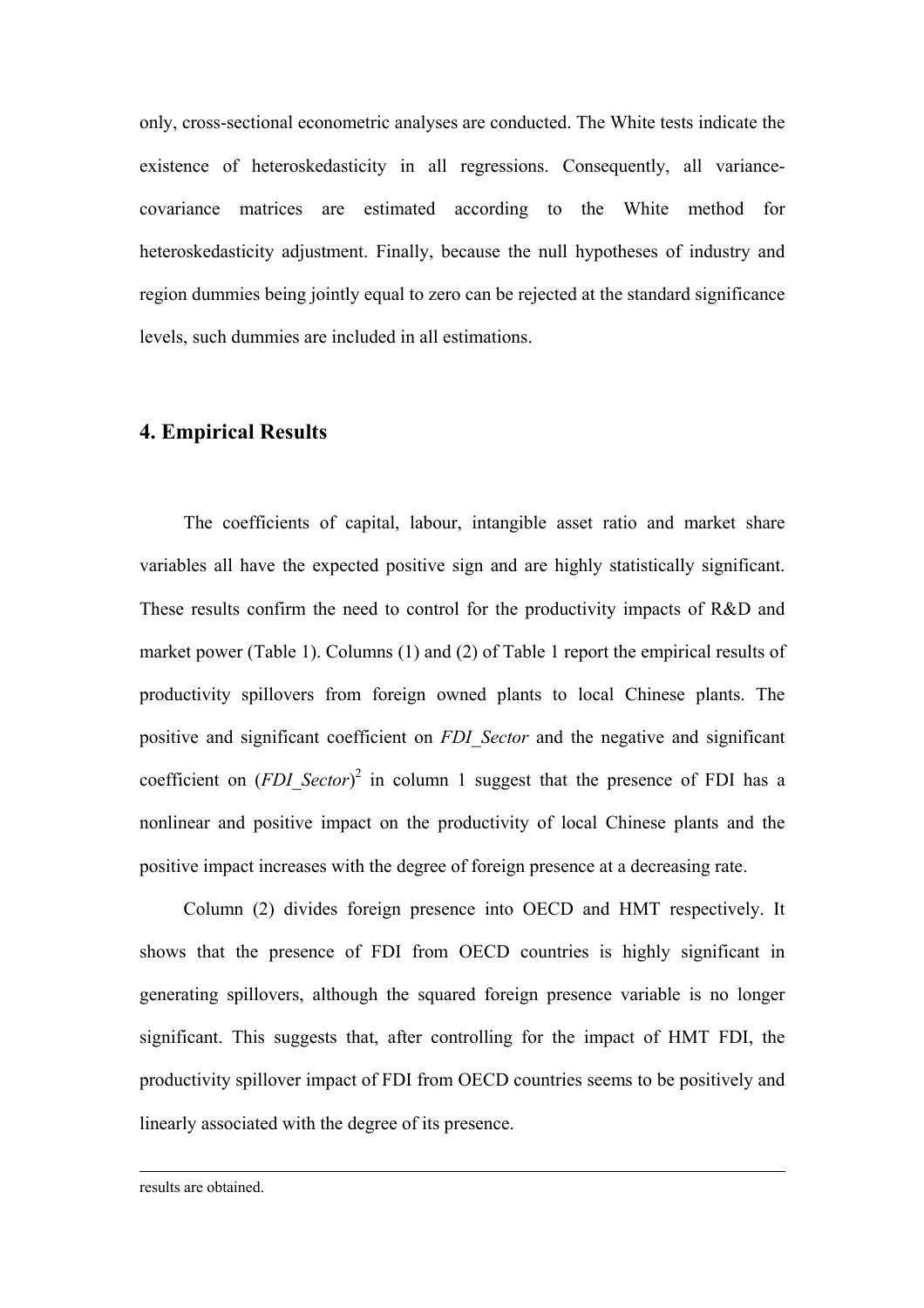Column (2) also shows that the spillover effects of HMT or diaspora FDI exhibit a nonlinear pattern. In the absence of a sufficiently high volume of HMT presence, competition effects appear to outweigh spillover effects and result in net negative spillovers. This result is surprising. There are two possible explanations. The first one is that HMT firms in some segments may be a bit more capital intensive than technologies employed by locally owned firms. So employment share is low and the weighted HMT presence is low. This suggests that capital intensive HMT firms displace labour intensive local firms. The second one is that HMT firms bring nothing but parts and components to China. These are small sized operations. They attract labour from locally owned firms in the mainland (e.g. by paying slightly higher wages) and hence the negative sign. But as China attracts large amount of HMT investments, spillovers become positive. Therefore, if China tries to attract diaspore investments, the lesson for China is either to attract a large volume or not at all.

In column (3) we examine whether there are productivity spillovers from OECD firms to Chinese diaspora firms. The results indicate that the presence of OECD firms has a positive and non-linear impact. This shows that Chinese diaspora firms benefit from the presence of OECD firms, but the positive impact decreases with size. This suggests that Chinese diaspora firms enjoy relatively low level of spillovers from OECD countries than indigenous firms. As stated earlier, OECD presence has a significantly positive and linear impact on indigenous firms. Given that the technical and cultural distance between OECD firms and indigenous firms is greater than that between OECD firms and Chinese diaspora firms, the presence of the diaspora firms may facilitate spillovers from OECD firms to local Chinese firms. In this process, diaspora firms set an example for indigenous firms in the use of foreign technologies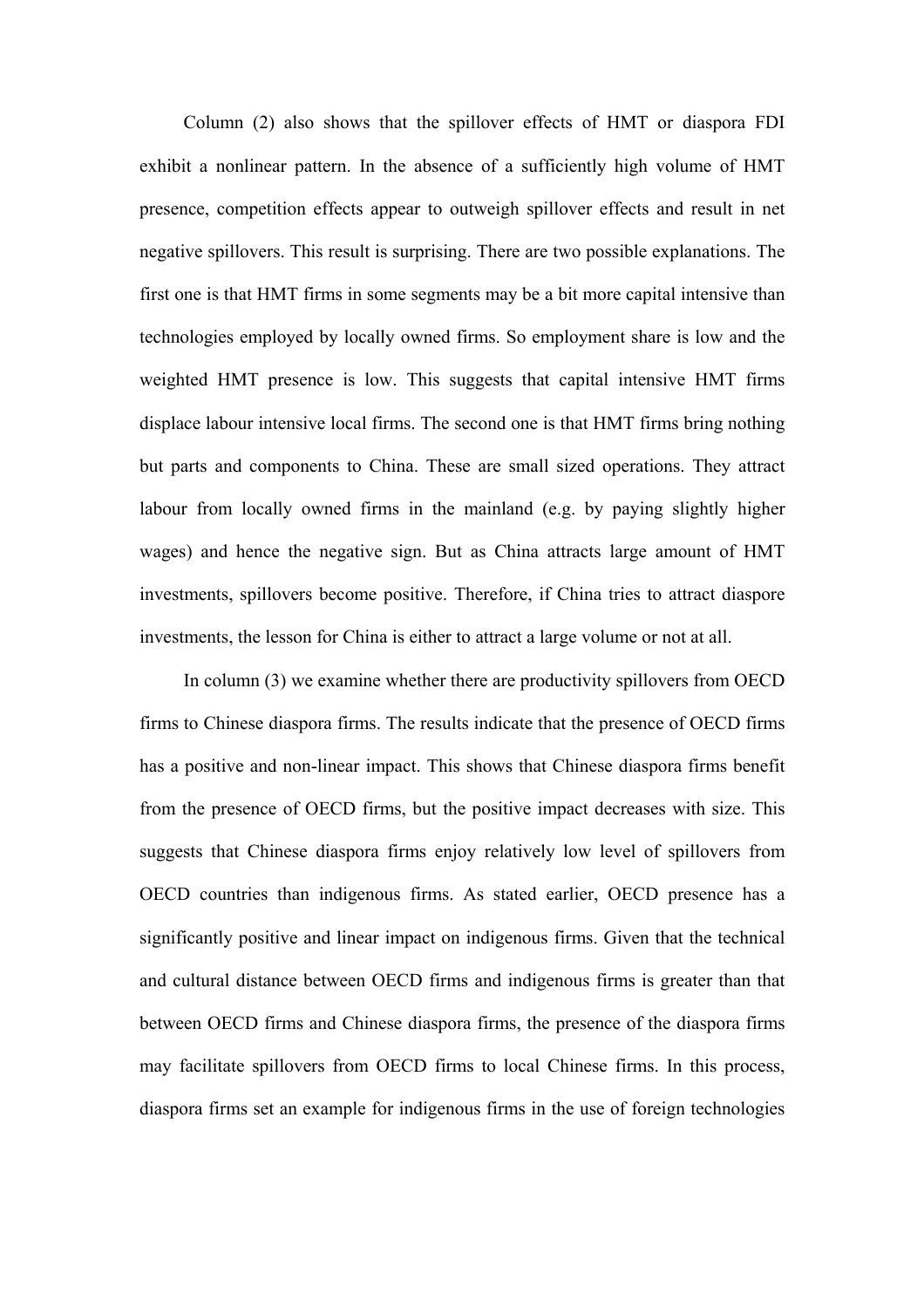and managerial skills. In other words, they are a conduit of technology and know-how from OECD firms to locally owned firms.

The productivity impact of Chinese diaspora firms on OECD firms is presented in column (4). The positive but marginally (in)significant (at the 10.5% level) coefficient on (*HMT\_Sector*) and the negative and significant coefficient on  $(HMT\text{ Sector})^2$  show that Chinese diaspora firms seem to exert positive effects on OECD firms at a diminishing rate in the China's manufacturing sector. This result lends some support to our argument that Chinese diaspora firms can generate spillovers for other foreign owned firms because of their knowledge of local environment.

Columns (5) to (7) present the results of productivity spillovers from Chinese domestic direct investment to plants in the foreign sector. As indicated in column (5), the productivity spillover effect of Chinese presence shows the same pattern as that of foreign presence: there is positive and nonlinear relationship between Chinese presence and productivity enhancement in all foreign-invested firms in China's manufacturing sector. The highly significant coefficients on (*DDI\_Sector*) and ( $DDI$  Sector)<sup>2</sup> lend strong support to our argument that indigenous knowledge spillovers promote productivity in foreign-invested firms.

However, when the foreign sector is divided into the OECD and HMT subsector respectively, some interesting results emerge. As indicated in column (6), the presence of local Chinese firms continues to have a positive and nonlinear impact on the productivity in OECD invested firms in Chinese manufacturing. On the other hand, it does not seem to impact on the productivity in Chinese diaspora firms, as indicated in column (7). This result may not be surprising. HMT investors share the same culture with their local Chinese counterparts, and therefore have sufficient local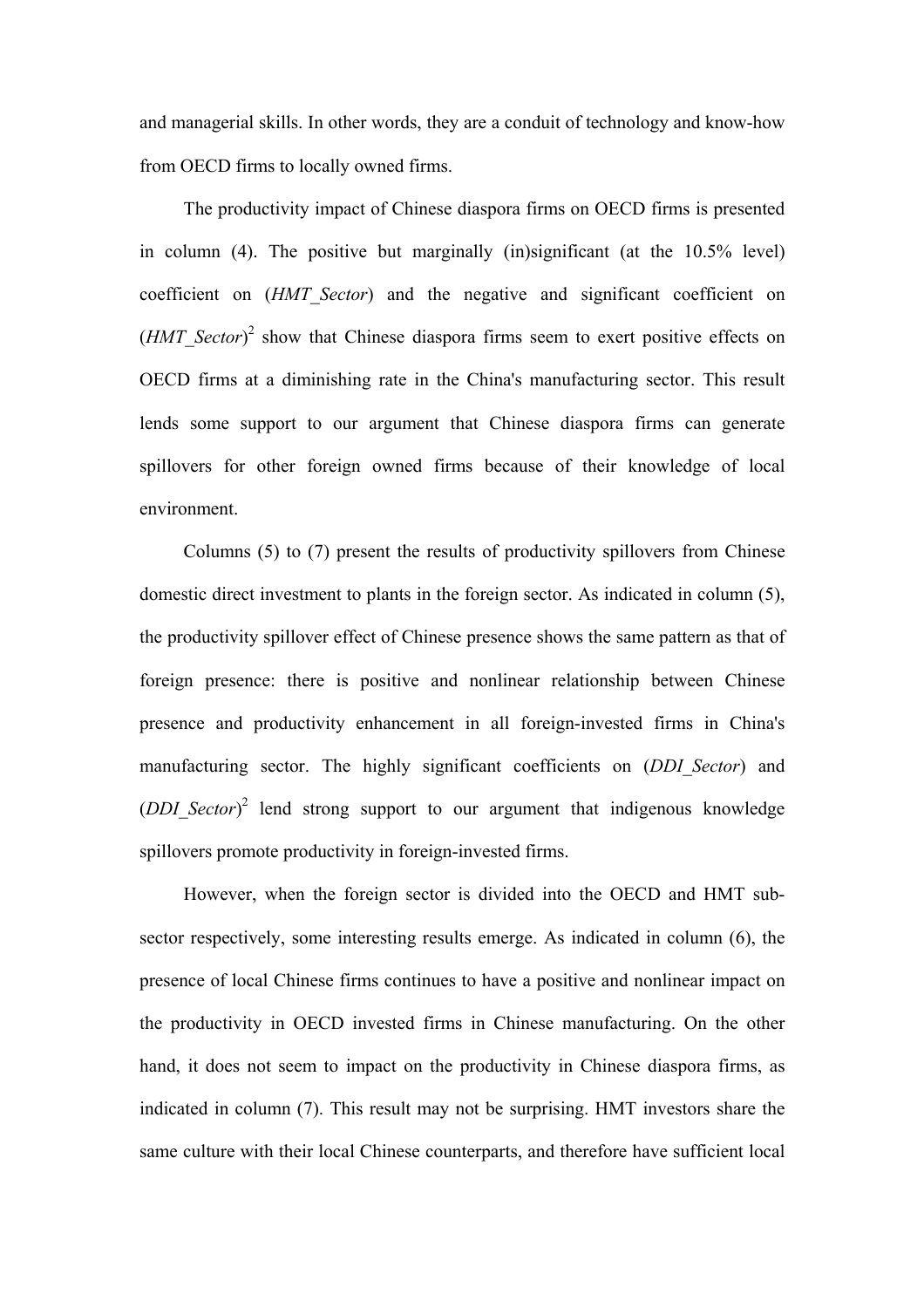knowledge. Furthermore, local Chinese technologies and managerial skills are more similar and therefore less complementary to diaspora than OECD firms. Diaspora firms may act as a conduit for facilitating spillovers of technology and know-how from locally owned to OECD owned firms given their possession of traits of both locally and OECD owned firms, although they themselves may not gain from the presence of indigenous firms.

#### **5. Conclusions**

This paper attempts to examine productivity spillovers between OECD, diaspora and indigenous firms in China. The empirical results based on a large sample from China lend strong support to the mutual spillovers hypothesis. Indigenous knowledge spillovers have an important impact on productivity of OECD rather than HMT firms who share the same culture with local Chinese firms. Chinese diaspora firms from Hong Kong, Macao and Taiwan possess traits of both locally owned and foreign owned firms, therefore they tend to not only provide positive spillovers for OECD firms but also facilitate spillovers from indigenous firms to OECD firms. In this process, disapora firms set examples for other foreign firms for the application of indigenous knowledge and for indigenous firms for the application of advanced technologies and know-how.

The findings of this study have important implications for both policy makers and business managers. For home-country governments and businesses, outward FDI into a developing country may enable investing firms to obtain indigenous knowledge which plays a complementary role in productivity enhancement. For host developing countries, inward FDI needs to be promoted as it may have a positive impact on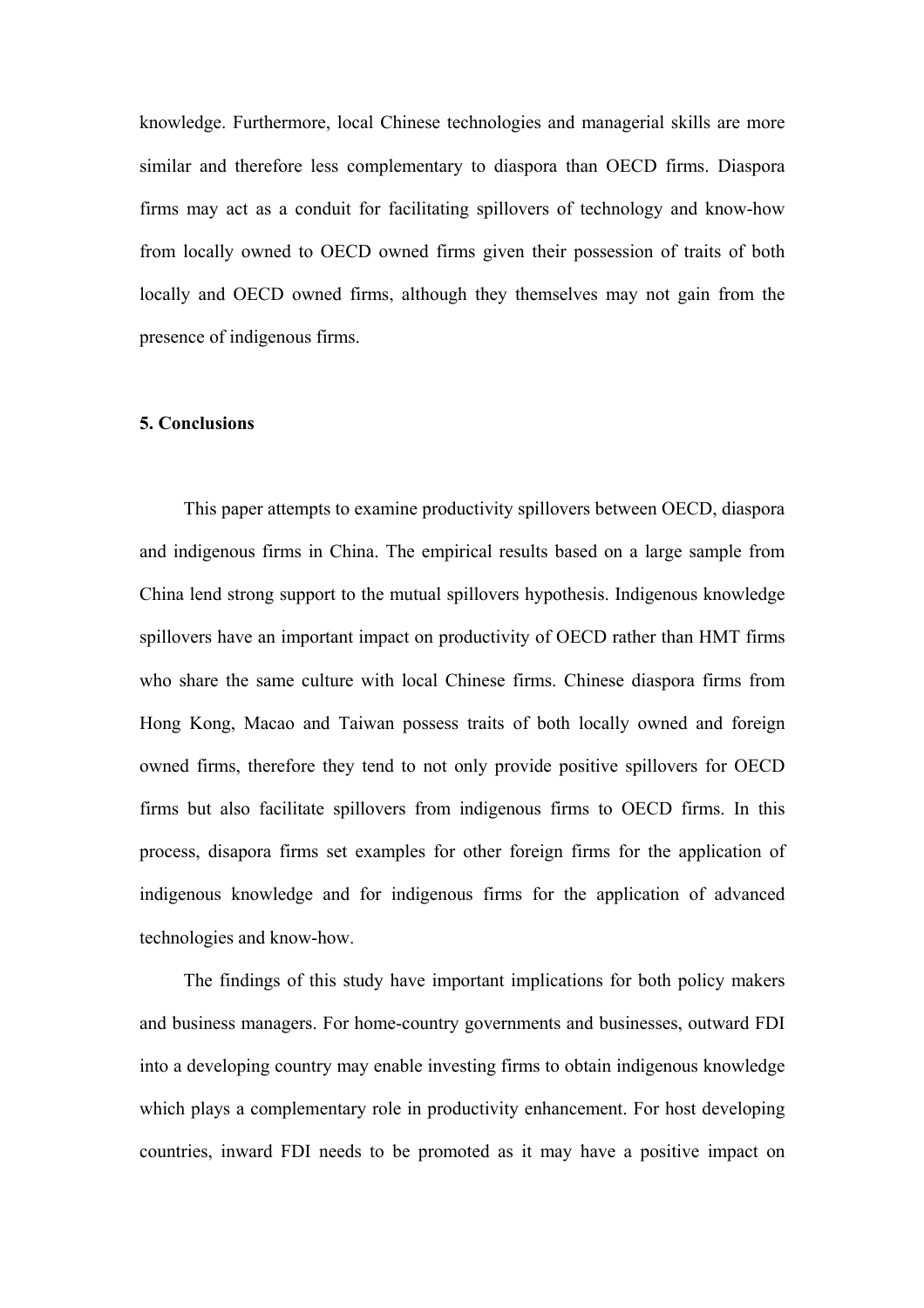productivity in local firms, and therefore enhance economic growth. Diaspora firms could play a unique role in facilitating productivity spillovers from reverse spillovers.

This initial research is based on a cross-section date set, and the evidence for the role of diaspora firms is not very strong. Further research is needed on this new dimension to the phenomenon of reverse spillovers, and a panel data approach may be fruitful.

#### **References**

- Aitken, B.J. and A.E. Harrison, 1999, Do domestic firms benefit from direct foreign investment? Evidence from Venezuela, American Economic Review, 89(3), 605-618.
- Blomström, M. and A. Kokko, 1998, Multinational corporations and spillovers Journal of Economic Surveys, 12, 247-77.
- Cantwell, J. 1995, The globalisation of technology: what remains of the product life cycle model? Cambridge Journal of Economics, 19, 155-74.
- Driffield, N. and J.H. Love, 2001, Domestic-to-foreign spillovers, technology sourcing and FDI, Research Paper 0111, Aston Business School, Birmingham.
- Fosfuri, A. and M. Motta, 1999, Multinationals without advantages. Scandinavian Journal of Economics, 101(4), 617-630.
- Hu, A.G.Z. and G.H. Jefferson, 2002, FDI impact and spillover: evidence from Chinas electronic and textile industries, World Economy, 258, 1063-1076.
- Kogut, B. and S.J. Chang, 1991, Technological capabilities and Japanese foreign direct investment in the United States, Review of Economics and Statistics, 73, 401-413.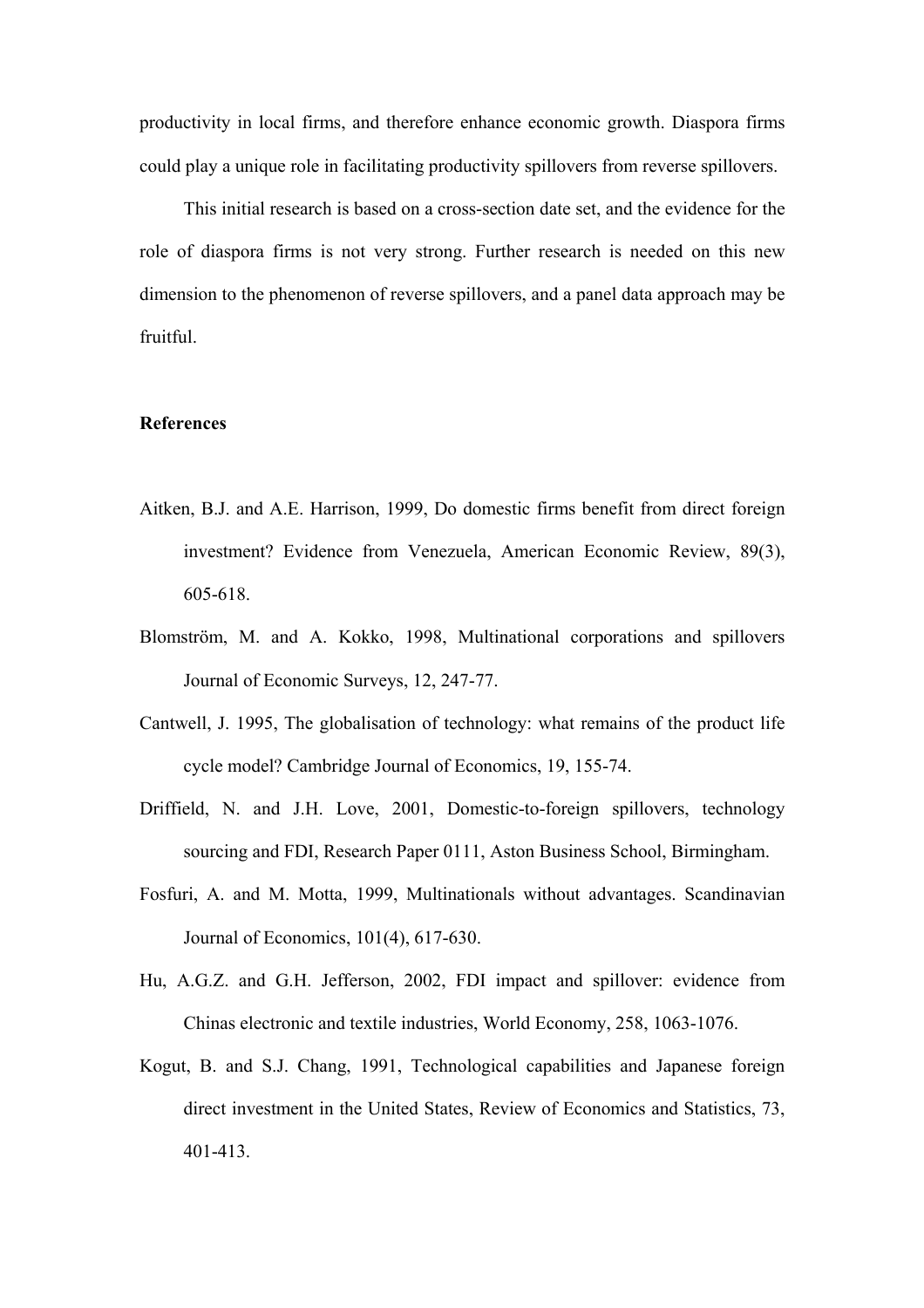- Neven, D. and G. Siotis, 1996, Technology sourcing and FDI in the EC: an empirical evaluation, International Journal of Industrial Organization, 14(5), 543-560.
- Wei, Y. (2003), Foreign Direct Investment in China, Lancaster Economics Working Paper 2/03.